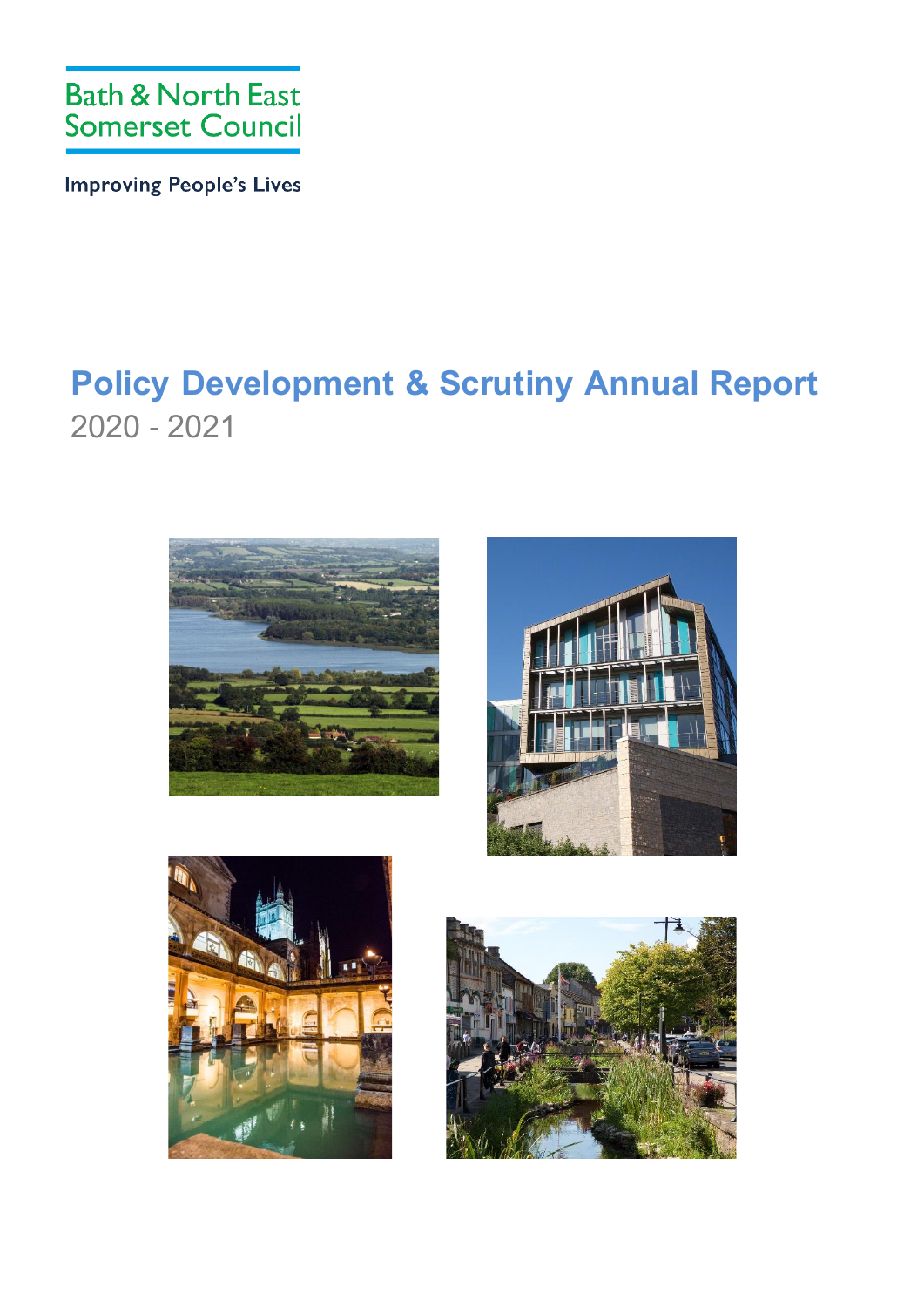## **Foreword - Cllr Karen Warrington**

I took over as chair of the Policy Development & Scrutiny Chairs & Vice Chairs Group after Cllr Myer's resignation in May this year. As Chair, Cllr Myers has helped to strengthen the future role that Policy Development & Scrutiny Members can make by ensuring that key decisions are scrutinised in forensic detail and ensuring that they meet the needs of the community. The group would like to take this opportunity to thank Cllr Myers for all of the contributions that he has made over the years as a panel member and chair which have resulted in adding significant value and positive outcomes for our local community in B&NES.



May I also take this opportunity to thank everyone who has played a part, no matter how small, in contributing to the work of the Council's three scrutiny Panels 2020/21. It has been a memorable period, during which Members have worked together to tackle the range of conflicting pressures relating to the Coronavirus pandemic that have affected our work and constituents in so many ways. Collectively, Members have risen to the challenge and adapted our procedures and practices to focus scrutiny resources on the areas where we can make the most Impact.

One of the positives during these unprecedented times has been the success of our COVID related Task Groups where we took several 'deep dives' into areas that were pressing concerns for residents, particularly surrounding our recovery plans. These groups were set up in a very short period and achieved a demonstrable impact on the Council's response to the pandemic.

To conclude, 20/21 has been an unusual year for so many reasons, but I would like to take this opportunity to thank my Scrutiny Member colleagues for their support, flexibility, and commitment during this period. This includes my fellow Scrutiny Chairs who have fully played their part in making our work this year so effective. I would also like to extend thanks to Cabinet, residents, businesses who have contributed, and specifically those council officers without whose support we would not be so effective.

I believe that this report provides a flavour of some of the excellent work that the Policy Development & Scrutiny Panels have done this year.

**Cllr Karen Warrington Chair of the PDS Chairs & Vice Chairs Group**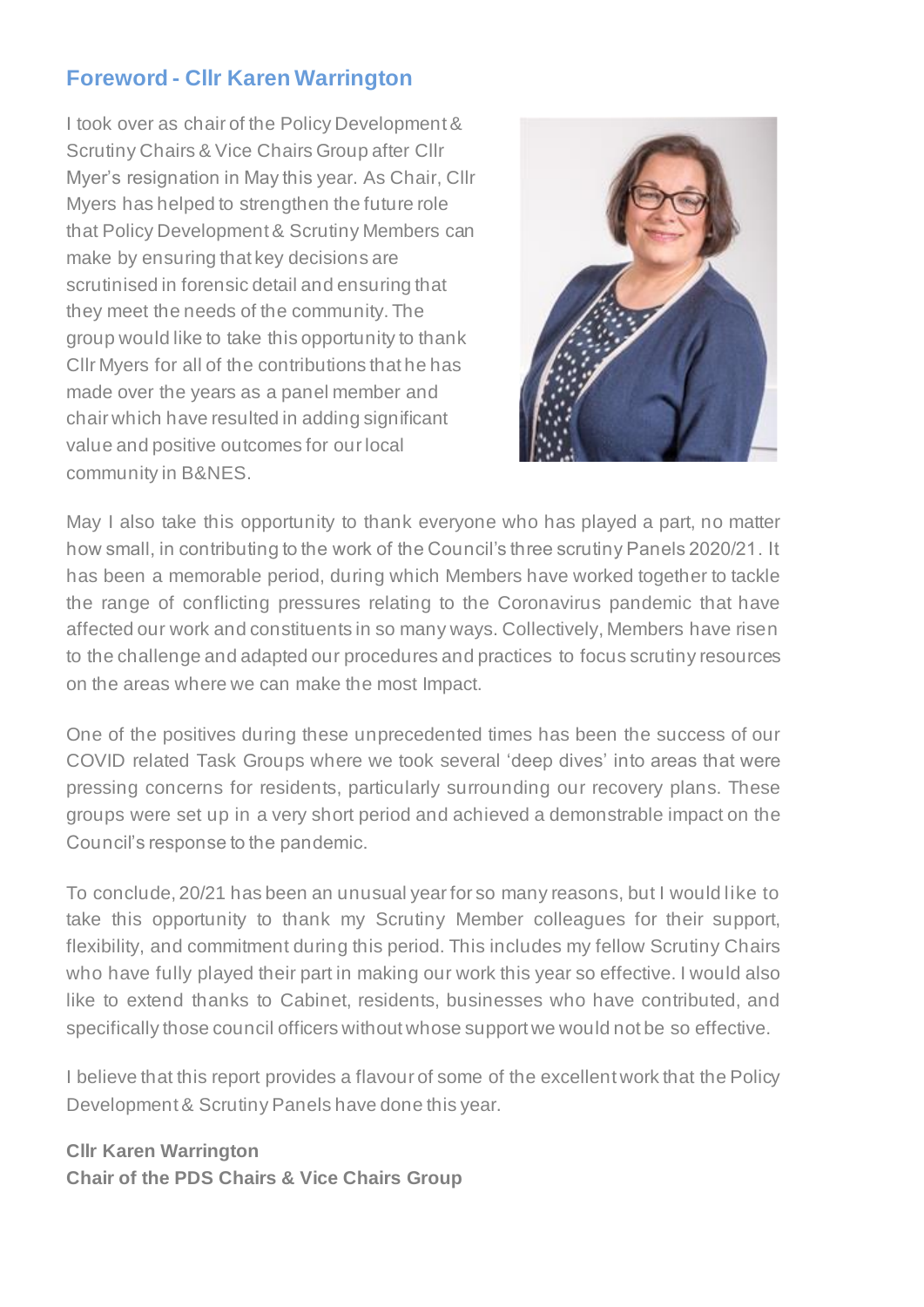## **Annual Report — Contents**

- **1.** Key Information about Policy Development & Scrutiny
- **2.** Key successes & Stats for 2020-21
- **3.** Snapshot of the work of the Climate Emergency & Sustainability Panel
- **4.** Snapshot of the work of the Children, Adult, Health & Wellbeing Panel
- **5.** Snapshot of the work of the Corporate Panel
- **6.** Call-in of decision
- **7.** Community Involvement
- **8.** Contact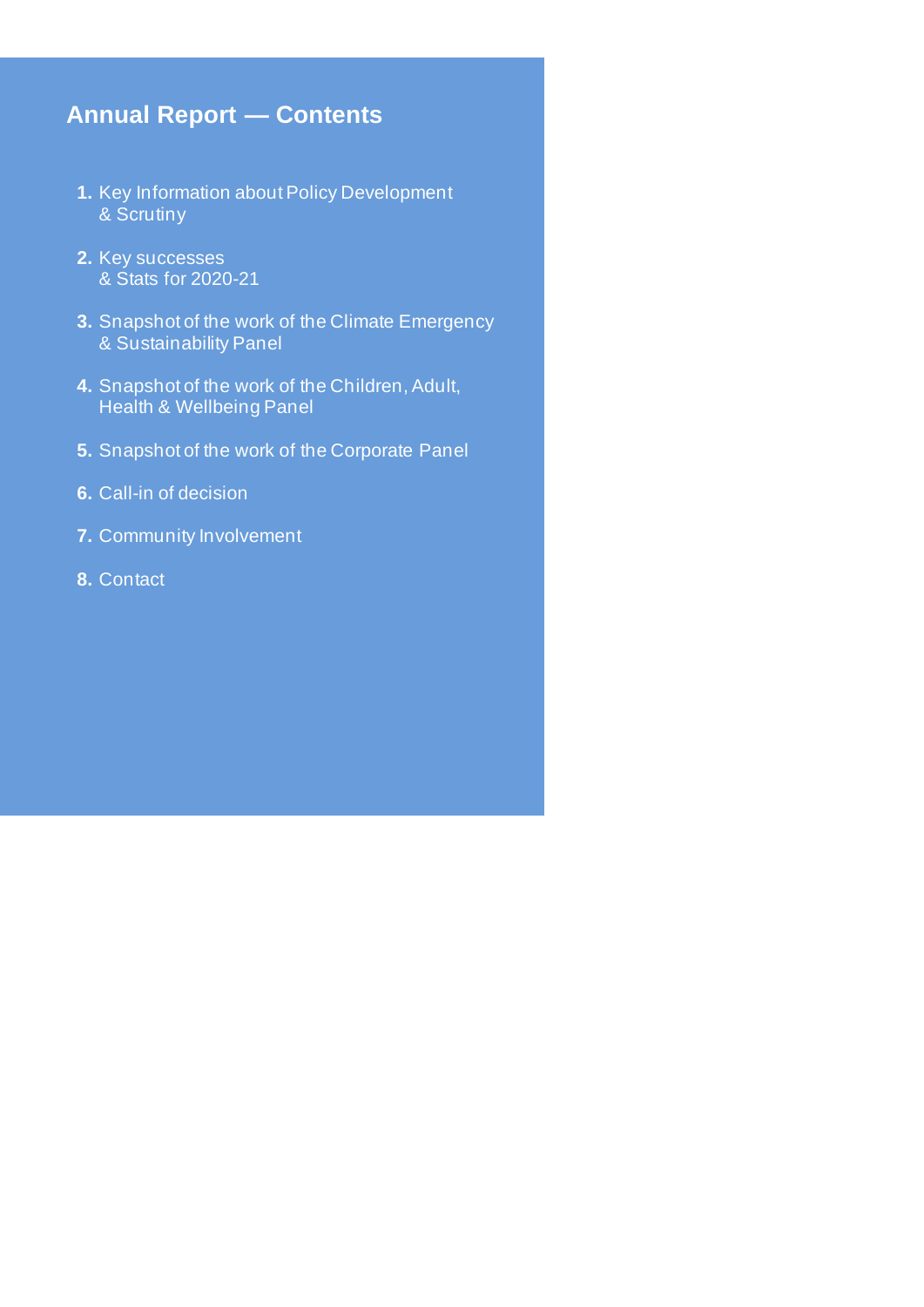

## The Overview & Scrutiny function is known as Policy Development & Scrutiny (PDS). The function consists of 3 PDS Panels

- Climate Emergency & Sustainability Panel
- Corporate Panel
- Children, Adults, Health & Wellbeing Panel

#### Scrutiny's Role

- To make recommendations to the Cabinet or Council
- To act or challenge as a critical friend to the Cabinet
- Panels do not make decisions about council policies and services
- Does not deal with individual queries or complaints; or investigate planning or licensing decisions.

### **Meetings**

- Are open to the public to attend
- Typically last 2-3 hrs
- Meet regularly (during daytime and evenings)
- Have a formal structure, but are run in an accessible way
- Papers published at www.bathnes.gov.uk and at Council information points.

#### Residents and stakeholders can get involved by

- Attending public meetings
- Giving evidence to one of the panels; and
- Sending in comments about a review.
- Watching the meetings in full on our YouTube channel **<https://www.youtube.com/user/bathnescouncil>** – either live or afterwards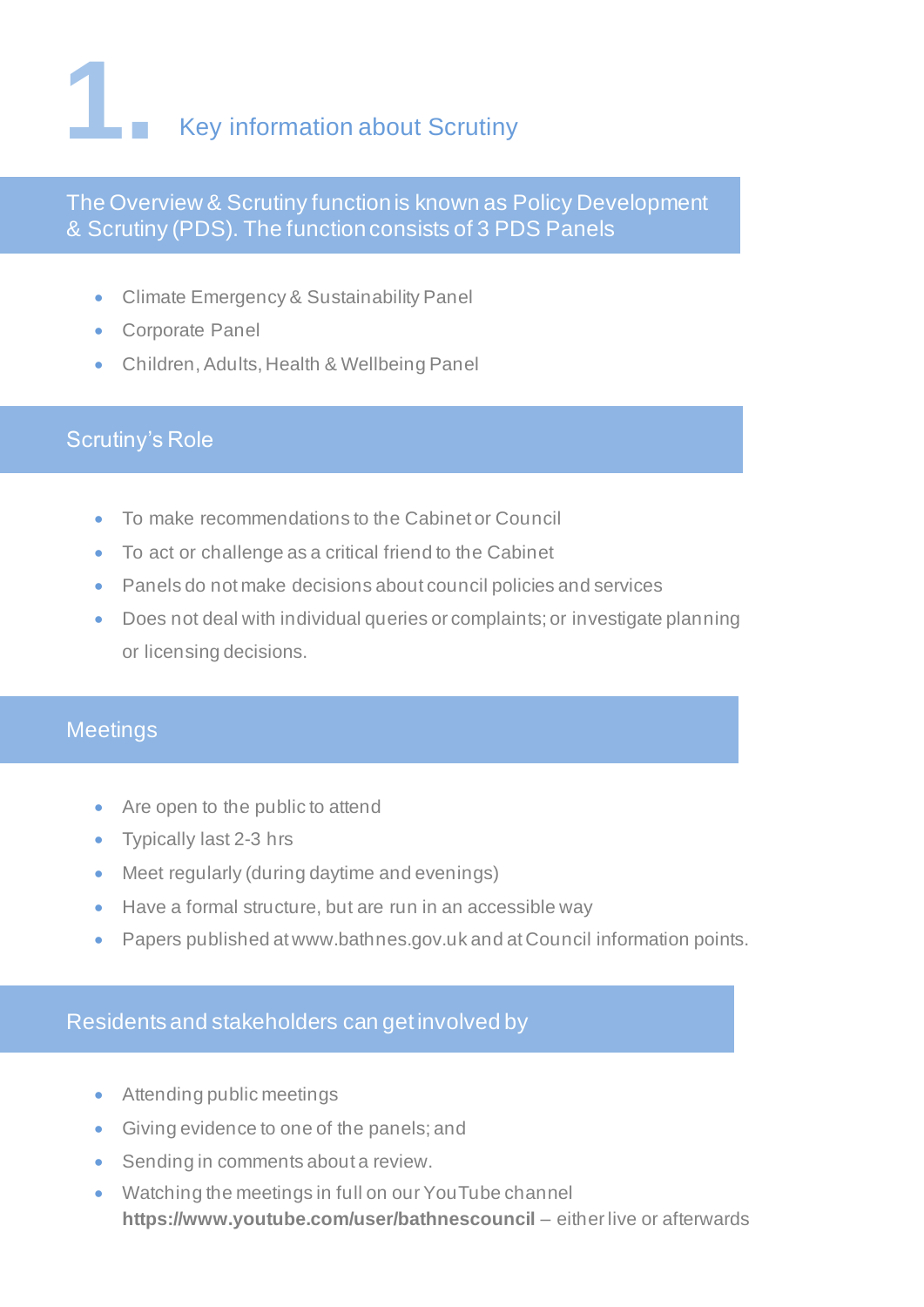## **2.**  $\overline{\phantom{a}}$ Key successes and stats for 2020 - 21

#### Summary of the main achievements of Scrutiny during 20/21

- The style of task and finish groups & briefings adopted has been very successful with the topics selected being priority issues with focussed objectives. The outcomes of these discussions have directly influenced our response to the Pandemic and future planning. For example, the Corporate Panel along with the Chairs & Vice Chairs Group formed a task & finish group to evaluate the Councils position statement on the COVID Pandemic which then informed the Cabinet at its meeting in July 2020. This quick joint working due to the pressure of time and number of questions being asked, demonstrated how scrutiny was able to work effectively in carrying out its critical friend role during expectational circumstances.
- Members have adapted to 'virtual meetings,' which have been rolled out across the Scrutiny function and bring many benefits, most notably in terms of engaging with the wider public.
- Scrutiny has strived to be kept up to date during the COVID Pandemic and have sought to highlight where necessary briefings to inform members when taking a deep dive into topics related to the Pandemic.

## Key stats:

- Number of formal Scrutiny meetings 19
- Task and Finish Groups 2
	- $\rightarrow$  Special meeting to discuss feedback on Council's position statement
	- $\rightarrow$  Commercial Markets
- Reports to Cabinet / Council 3
- Call-in meetings -1
	- $\rightarrow$  E3229- Asset Disposal of 117 Newbridge Hill Bath
- Briefings on key topics 6
	- → Council Position statement—COVID 19
	- $\rightarrow$  Community Contribution Fund
	- $\rightarrow$  Commercial Markets
	- $\rightarrow$  Governance of Local Authority Companies
	- $\rightarrow$  Our Recovery programme of work
	- $\rightarrow$  Procurement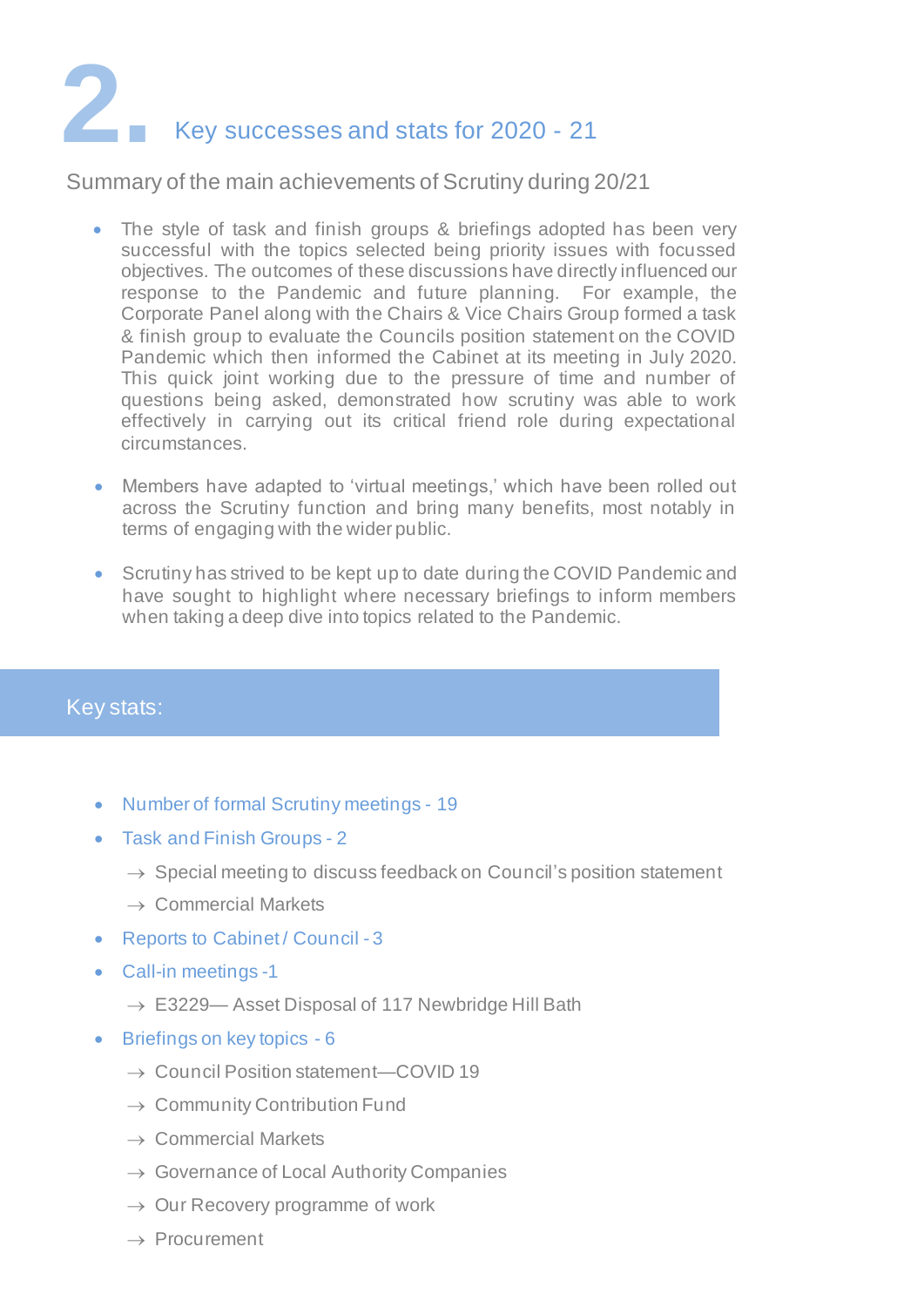## **3.** Snapshot of the work of the Climate Emergency & Sustainability Panel

The Climate Emergency & Sustainability Panel has had to adapt to the COVID Pandemic and adjust their workplan to accommodate emerging plans. For example, the Panel felt that it was important that they had an overview of the Renewal Programme of workstreams and the transport plans during COVID, which allowed the Panel the opportunity to comment on these plans and inform Cabinet.

The Panel had to balance these time critical items against the priorities that the council is committed to delivering, such as keeping up to date with the Bath Clean Air plans and scrutinising the Air Quality Action plan for Temple Cloud & Farrington Gurney. At the November Panel meeting members listened to an officer's presentation on the result of the Air Quality Action Plan draft public consultation which ran for 12 weeks between February and May 2020. The Panel reviewed the findings and listened to residents' concerns about clean air and raised many questions and concerns based on the consultation. The detailed scrutiny questioning of the plans by Panel members helped to inform the future work planning whilst ensuring that the needs and concerns of the local community were being answered.

Unfortunately, the Panel were unable to receive the Annual Update on the Climate Emergency which was partly due to the impact of COVID and the delay in available data, which left a gap in the CES workplan for this year, however the Panel have scheduled this into their future workplan for 2021 to ensure that the Panel are updated on its progress.

### Items Scrutinised by the Panel 2020—2021\*

- Liveable neighbourhood
- Bath Clean Air Plan
- B&NES Local plan Partial update– Climate Emergency
- Tree & Woodland Plan
- Transport & The COVID 19 Response
- Air Quality Action Plan for Farrington Gurney & Temple Cloud
- Renewal Programme Workstream
- Corporate Budget & Planning 2021/22
- Draft Homelessness & Rough Sleepers Initiative (response since COVID)

\* The Number of items scrutinised is smaller than previous years due to two meetings cancelled during the COVID Pandemic.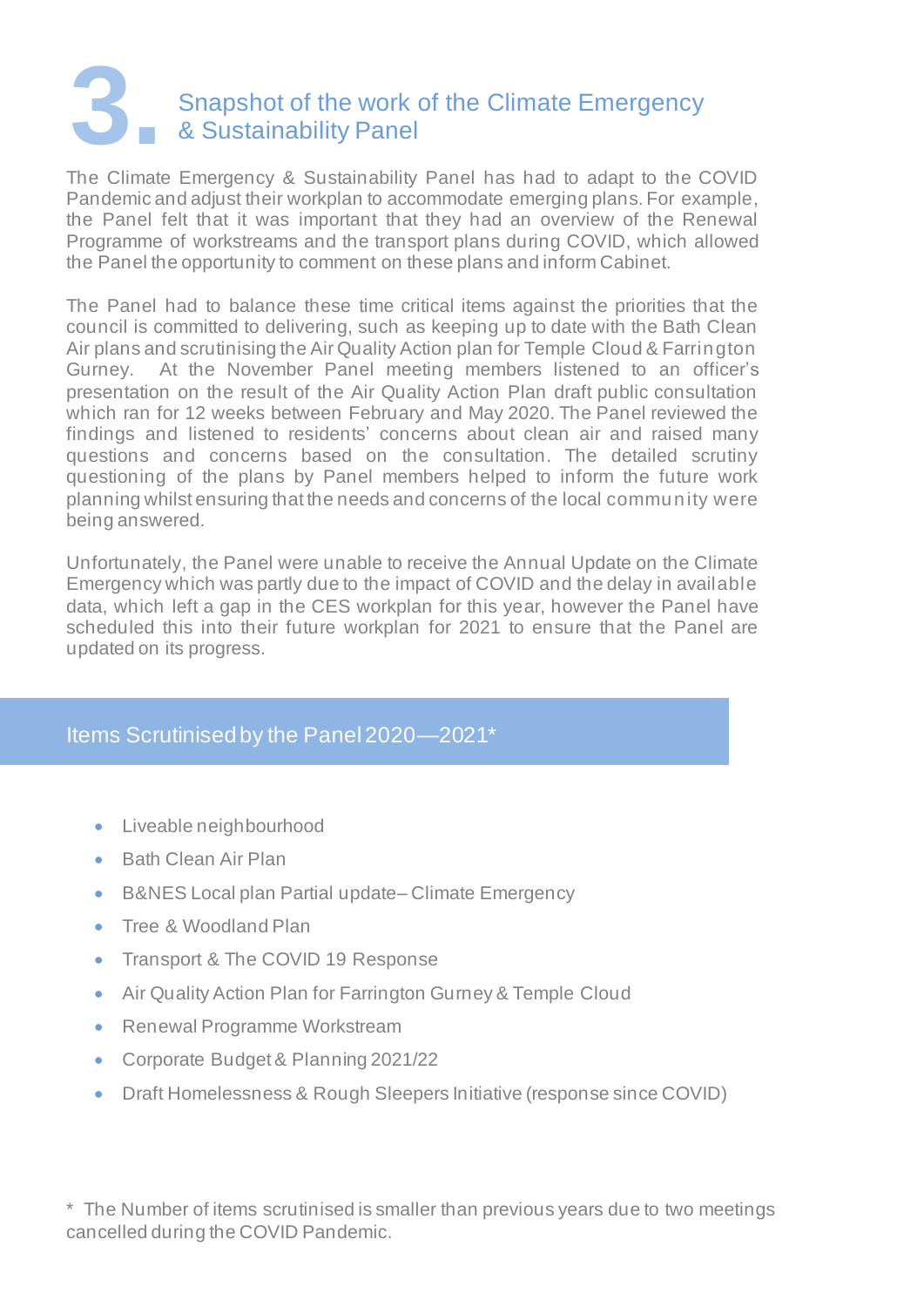## **4.** Snapshot of the work of the Children, Adults, Health & Wellbeing Panel

This year the work of the Children, Adults, Health & Wellbeing Panel (CAHW) has continued to be busy. The impact of COVID has placed pressure on the prioritisation of items coming to Panel which has led to a large number of statutory items, including several annual reports and updates for the members to be kept informed of and which reflected the impact of COVID.

The Panel continued to receive the 6-month updates on the performance of Virgin Care. During each report to Panel, members were asked to identify areas of focus for the next report. At the March 2021 Panel meeting the report focused on Reablement and Finance. Further requests included more information on the 'Workforce'– particularly sickness / morale and further details on monitoring the transformation; with a focus on each of the different locations (MSN, Keynsham, and Bath). The Panel also requested more information on the £1.2 million gap and how this was managed. This has worked well to ensure that the Panel are reflecting on the local changing demands and needs through regularly monitoring and scrutinising the service delivery and will continue for period 2021-22.

Moving forward, consideration will be given to the prioritisation of the Panels workplan, identifying which statutory updates / reports could be circulated for comment outside of the meeting thus allowing a greater capacity for robust scrutiny, ensuring that every item adds value, whilst balancing the items between Children and Adults.

## Items Scrutinised by the Panel 2020—2021

- Children Service Improvement Plan
- Bath and North East Somerset Council School Organisation Plan  $2019 - 2025$
- Adult & Social Care Complaints Annual Report 2020
- Food Poverty (update on work)
- Independent View of Virgin Performance – 6-month update
- Children's Services Annual Complaints Report
- Music Hub
- B&NES Community Safety & Safeguarding Partnership
- Youth Forum / In Care Council Update
- Independent Reviewing Officer (IRO) Annual Report 2019/20
- Youth Justice Plan 2020 21
- Education Updates - Narrowing the Gap /SACRE
- Health Infrastructure Plan 2 (HIP2) **Update**
- Mental Health Strategy for B&NES, Swindon, Wiltshire (Response to COVID)
- Violent Reduction Unit
- Corporate & Budget Planning 2021/2022
- Virgin Care Commissioner - six-month update report
- Care Home Commissioning
- Suicide Prevention work
- Health Infrastructure Programme 2 (HIP2) Update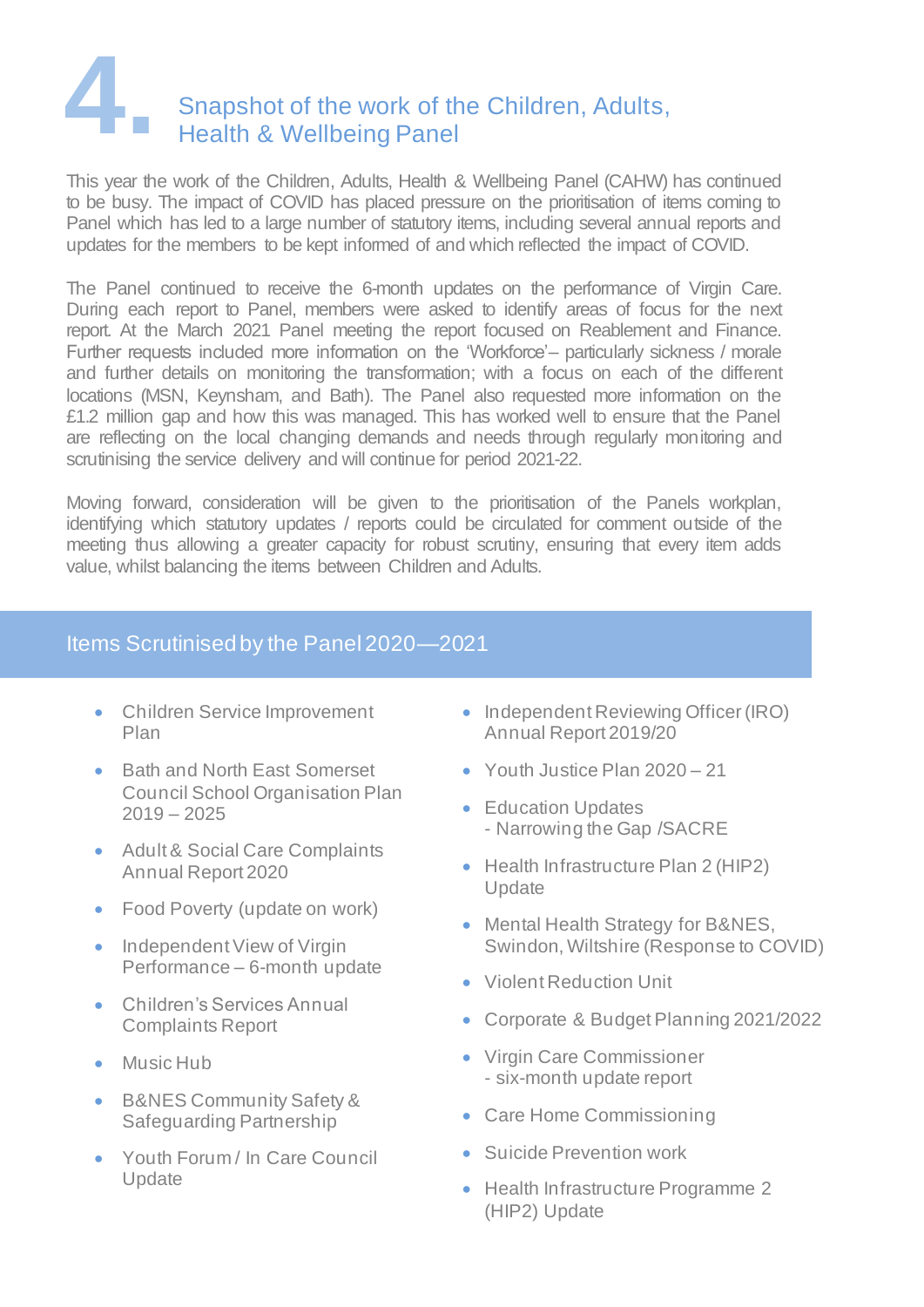# **5.** Snapshot of the work of the Corporate Panel

During the earlier part of 2020 when the Corporate Panel returned to meetings (in virtual form), the work of the Panel focused predominately on the response to the COVID Pandemic. A task & finish group was quickly formed which included members of the Chairs & Vice Chairs Group who scrutinised the Council's position statement and financial recovery plans. This was feedback to the Panel for further comment and then onto Cabinet and lead officers. Members were also presented with the full financial recovery plans at their June meeting, which allowed them to test some of the assumptions contained within the report.

The Panel also requested a briefing on the council's commercial markets, setting up another task & finish group which looked at the future market environment for the Councils three main business sources of income: Heritage & Tourism, Parking and Commercial Estate. The findings from the group discussion with key officers were presented to the September Panel meeting, highlighting several key considerations for future planning. Following this meeting recommendations were forward to the Cabinet members for his consideration in future planning. The Panel also received a briefing in November on the work of the Strategic Procurement Team during the COVID Pandemic and members had the opportunity to scrutinise the annual spend and arrangements currently in place.

Alongside detailed briefings and task & finish group work, the Panel continued to monitor and scrutinise the medium-term financial plans and draft budget setting at its meeting in February. Moving forward to 2021-22 the Panel are looking forward to having a greater understanding of our property review work and of the preparing for the future work programme.

### Items Scrutinised by the Panel 2020—2021

- Covid-19 Update Report & Position **Statement**
- special meeting Chairs & Vice Chairs Task & Finish Group feedback Covid feedback on position statement
- COVID -19 Financial recovery plan
- Assessment of the Council's Business Income (Identifying where we are now?)
- Capital Programme Update
- Community Contribution Fund (Briefing)
- Task & Finish Group Report on Commercial markets
- Commercial Estate Plans
- Budget Setting 2021/ 2022
- Outsourcing of our services
- Council Company Accounts
- People Strategy 2020 2024 Update
- Draft Budget & Council Tax 2021/ 2022 and Financial outlook
- Briefing on the Governance of Local Authority Companies
- Parental Leave Policy - Casework Options
- Update on the Parish Charter
- Invest in Bath Update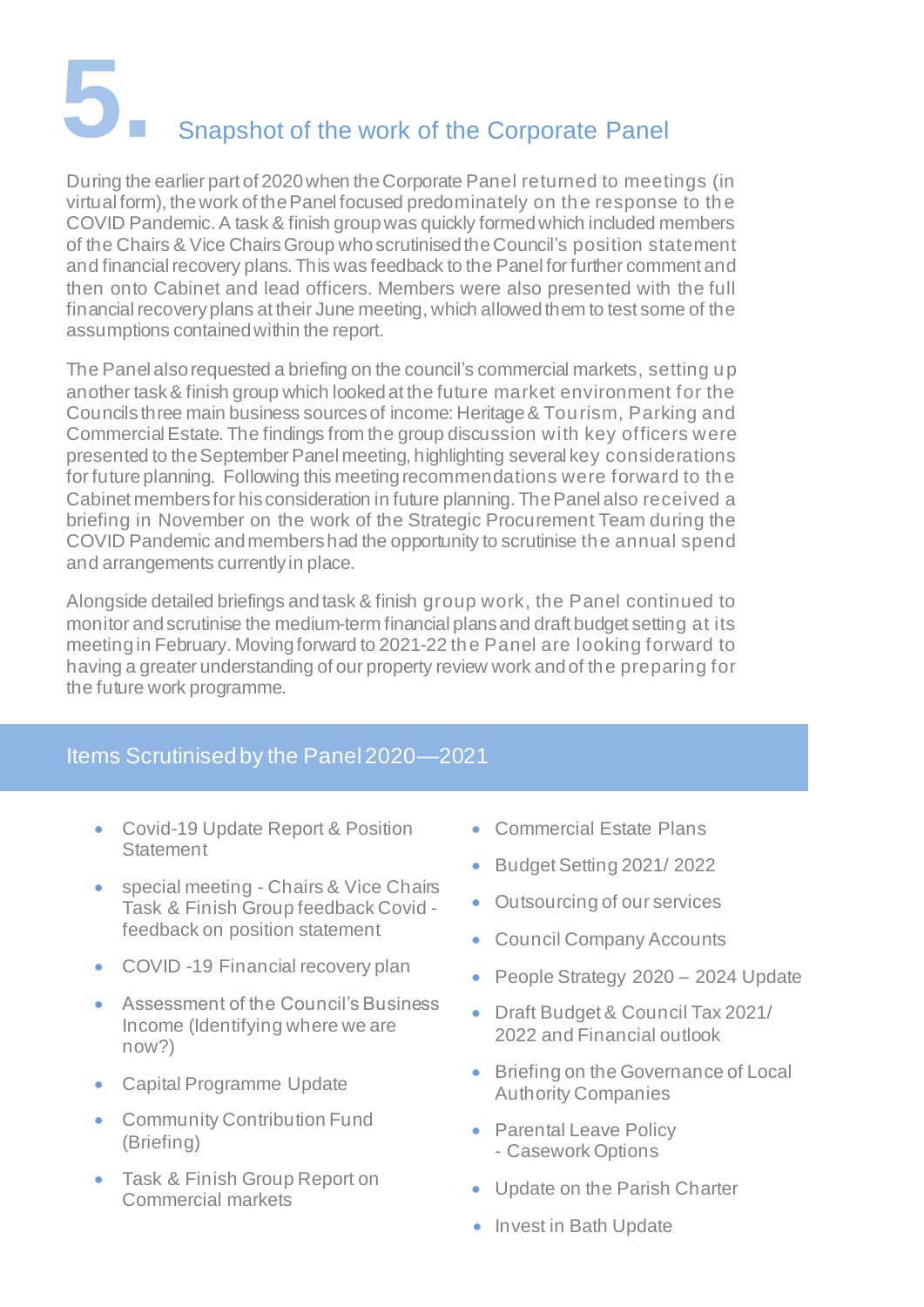## **6.** Call-in of a decision

## What is a call-in?

Scrutiny legislation allows for a Scrutiny Panel to investigate, make reports and recommendations on Cabinet decisions that have been agreed but not yet put into action. Legislation allows for action on these decisions to be suspended pending such a Scrutiny investigation. This process is referred to as a scrutiny 'Call-in'. Following



any scrutiny call-in, the Scrutiny Panel may request Cabinet reconsider its decision on the basis of the further evidence gathered.

The Corporate Panel reviewed one Cabinet decision during the period 2020/21.

The call–in meeting took place on February 8th 2021, on 'Asset Disposal– 117 Newbridge Hill Bath' which reviewed the original Approval agreement to:

- Approve the disposal of 117 Newbridge Hill, Bath to ACL for £308k with the voluntary conditions; to ensure that the development meets the wider strategic aims of the Council.
- Authorise the Director of Economy & Growth to enter a Development Agreement with ACL for the redevelopment of the site into 6 apartments
- Council as detailed in the covering report.

The call-in notice received objected to this decision on the following grounds:

- the decision to dispose of the asset at nearly half a million pounds below market value, and on a non-competitive basis, is contrary to the interests of Council Taxpayers in B&NES
- the case has not been made to justify the below market value disposal and so the asset should be listed on the open market, where it will fetch greater returns for the Council

To assist in their deliberations, the Corporate Panel received a range of written and verbal evidence, interviewed the Cabinet Member for Resources, Council officers, and a representative Councillors, on behalf of those Councillors who signed the request to review the decision for the call-in.

However, after a detailed discussion and debate the Panel voted to dismiss the call-in and allow the decision to be implemented.

The minutes of these meetings can be found on our public website.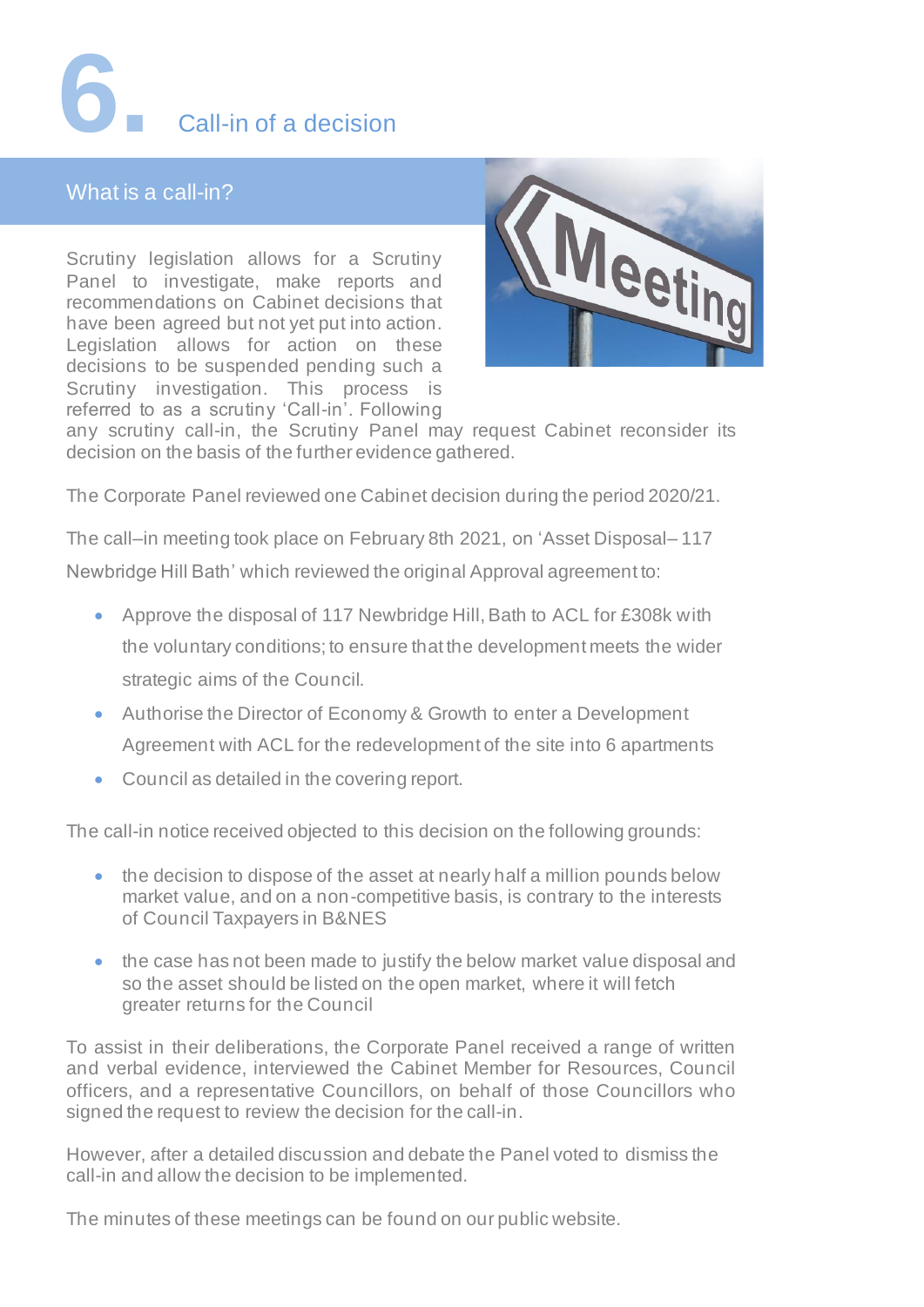**7.** Community Involvement

Our PDS Panels work closely with a wide selection of groups, organisations, and individuals. We welcome the opportunities to hear from members of the public at our Panel meetings whose input is important in understanding the concerns and needs from our community.



In the past individuals, campaign groups and local organisations have been involved in our Call-in meetings, presented at Scrutiny Inquiry Days, fed into scrutiny review work, and provided briefings to inform Panel members on key topics.

Without positive, trusting and mutually beneficial relationships, the work of the PDS Panels and the Select Committee would not be nearly as valuable.

## How to get involved in scrutiny

- Attend meetings All our scrutiny meetings are open to the public and you are welcome to come along and listen to the debate and discussion. Please note that reports may be considered in private if they contain confidential information.
- Ask a question or make a point All we ask is that if you want a formal detailed response, please let us have details of the question five days in advance.
- Present a petition You can present a petition to a meeting.
- Request a review If there is something you think scrutiny should look at, then let us know. Contact a Scrutiny Chair or Member of the Panel/ Committee or contact Scrutiny directly.
- Consultation and participation You could be asked for your views on an issue or be invited to provide specialist knowledge you might have by being a witness in a scrutiny review. You are also free to offer your knowledge on any on-going reviews.
- Watching the meetings in full on our YouTube channel **<https://www.youtube.com/user/bathnescouncil>** – either live or afterwards